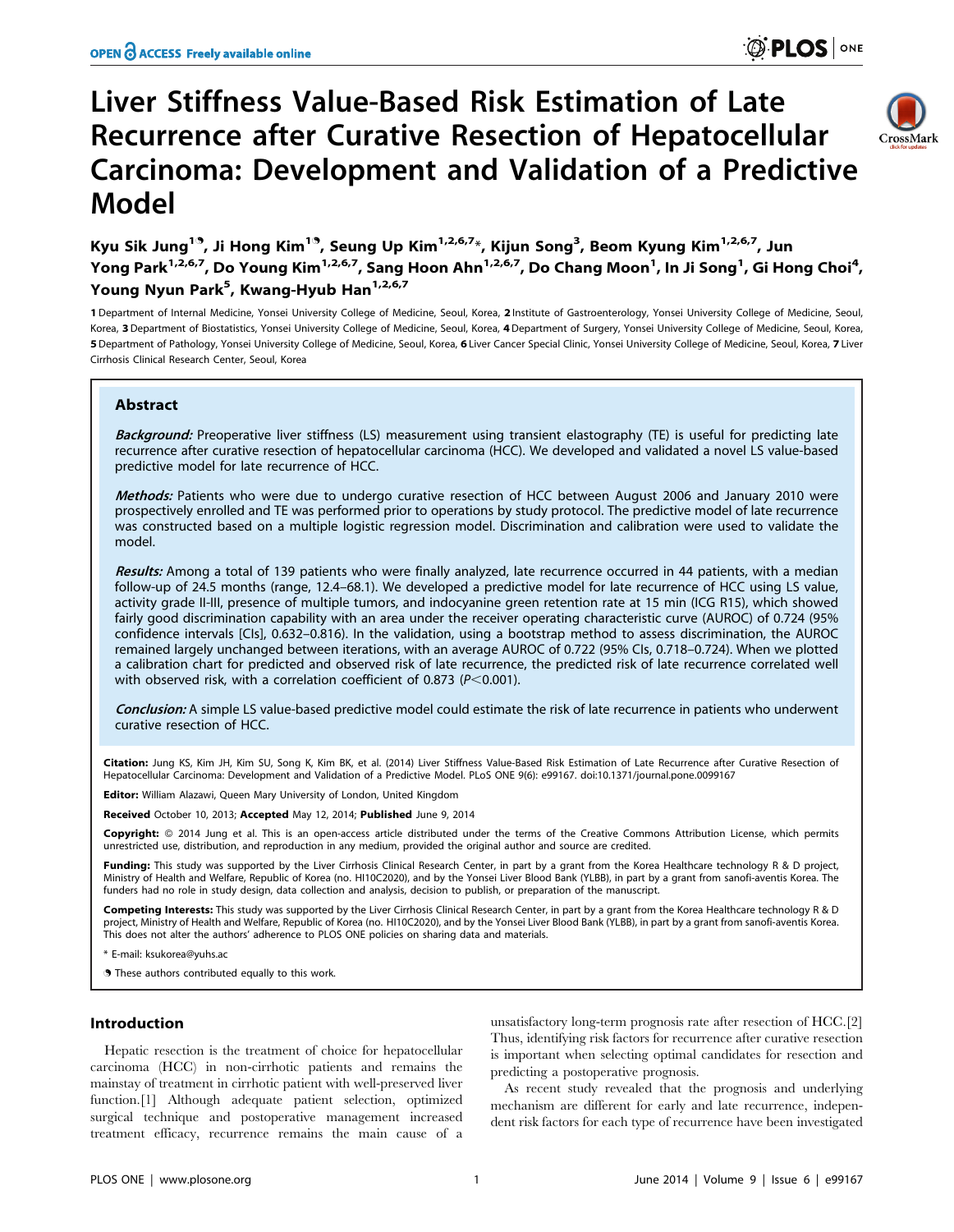respectively.[2–5] Among these, advanced liver fibrosis or cirrhosis is a known risk factor for late recurrence, as it contributes to multicentric recurrence at the remnant liver.[2,3,6] Furthermore, advanced liver fibrosis or cirrhosis is closely correlated with the development of postoperative mortality or complications, such as liver failure, worsening encephalopathy, or ascites.[7–9] Thus, a preoperative assessment of liver fibrosis severity is essential for prediction of postoperative outcomes.

Recently, liver stiffness (LS) measurement using transient elastography (TE, FibroScan) has been used to assess the degree of liver fibrosis noninvasively with high reproducibility and reliability.[10,11] After much research into the role of LS value in predicting future development of clinical endpoints such as hepatic decompensation or HCC[12–14], several studies revealed that preoperative LS value could be used in the preoperative setting to predict postoperative outcomes such as hepatic insufficiency or operative blood loss.[7,15] Furthermore, a recent study demonstrated that preoperative LS value was significantly correlated with intrahepatic recurrence after curative resection of HCC, particularly with late recurrence, suggesting that LS value could be used to stratify the risk of recurrence in patients with a remnant fibrotic liver.[16]

Thus, this prospective study was designed to investigate the correlation of LS value with the risk of late recurrence of HCC, and if such a correlation was identified, to construct and validate a LS value-based predictive model for late recurrence in patients who underwent curative resection of HCC.

# Materials and Methods

## Predictive model derivation

Between August 2006 and January 2010, patients with HCC, who were due to undergo curative resection of HCC at Severance Hospital, Yonsei University College of Medicine, Seoul, Korea, were prospectively enrolled in this study. Inclusion criteria were as follows; (1) age  $>20$  years, (2) volunteered to participate in the study, (3) no previous diagnosis or treatment for HCC. TE was performed after enrollment to obtain preoperative LS value within 1 month prior to the operation by study protocol.

The database of our cohort included information on patient demographics, preoperative laboratory results, preoperative LS values, and pathological results of extracted liver and HCC specimens. The study protocol was consistent with the ethical guidelines of the 1975 Declaration of Helsinki. Written informed consent was obtained from each participant. This study was approved by the Ethics Committee/Independent Institutional Review Board of Severance Hospital, Yonsei University College of Medicine, Seoul, Korea.

#### Diagnosis of HCC

The preoperative diagnosis of HCC was made based on dynamic imaging studies, biopsy, and alpha-fetoprotein (AFP) serology according to the AASLD guideline.<sup>[17]</sup> Before surgery, the size, number, and location of HCC, and the presence of extrahepatic metastatic lesions were confirmed by imaging studies including computed tomography (CT), magnetic resonance imaging (MRI), positron emission tomography, and angiography.

## Preoperative LS measurement

The principles of LS measurement have been described previously.[10] Briefly, TE generates an elastic wave using a vibrator ultrasound transducer applied to the intercostal spaces at the level of the right lobe of the liver and measures the propagation velocity of the shear wave, which is directly related to LS. LS values were obtained according to the instructions provided by the manufacturer. Immediately after ultrasonographic evaluation of the right hepatic lobe to avoid interference by HCC, LS measurement was performed on the right lobe of the liver through the intercostal spaces on patients lying in the dorsal decubitus position with the right arm in maximal abduction. A single experienced technician (more than 10,000 examinations), who was blind to the patients' clinical data, performed TE. The results were expressed as kilopascals (kPa).

Before surgery, TE was performed once at a single visit and LS values were measured more than 10 times during a single performance of TE. The interquartile range (IQR) was defined as an index of intrinsic variability of LS values corresponding to the interval of LS value containing 50% of the valid measurements between the 25th and 75th percentiles. The median value of successful measurements was selected as representative of the LS values in a given patient. Only LS values with at least 10 validated measurements, an IQR to median value ratio (IQR/M) of  $\leq 0.3$ , and a success rate of at least 60% were considered reliable. LS value that did not satisfy these conditions was considered unreliable and excluded from further analysis.

#### Surgery and follow-up

The time of surgery was determined after diagnostic work up of HCC considering the status of the patient and the operation schedule. All resections were performed by three experienced surgeons (GH Choi, KS Kim, and JS Choi). The type and extent of resection were determined according to tumor size, location, and liver reserve function estimated by the Child-Pugh score and indocyanine green retention rate at 15 min (ICG R15).[18] Intraoperative ultrasonography was performed routinely to determine tumor location and extent and to exclude the presence of additional lesions in the residual liver. Curative resection was defined as a negative histopathological surgical margin and the absence of residual tumor, as demonstrated by abdominal CT scans 1 month after hepatectomy.

Patients were followed up 1 month after surgery and every 3 months thereafter with tumor markers (AFP and des-gamma carboxy prothrombin) and imaging studies including abdominal CT or MRI. Recurrence was diagnosed based on the combined findings of these clinical examinations, and sub-classified as early  $($ <1 year) and late  $($ ≥1 year) recurrence [3,19].

#### Histological evaluation of extracted liver specimens

A histological evaluation of the extracted liver specimens was performed by one experienced hepatopathologist (YN Park) who was blind to the patients' clinical information. Gross tumor classification, tumor size and number, tumor capsule formation and invasion, macroscopic or microscopic vascular invasion, satellite nodule, and the Edmondson-Steiner grade were determined.[20,21] All HCCs were histologically confirmed in 139 patients and tumor stage was determined using the tumor, node, metastasis (TNM) staging system of the American Joint Commission on Cancer  $(7^{\text{th}}$  edition).[22] \_ENREF\_20\_ENREF\_20Liver fibrosis and necroinflammatory activity were evaluated semiquantitatively in non-cancerous tissues according to the Metavir system.[23] Fibrosis was staged on a 0–4 scale: F0, no fibrosis; F1, portal fibrosis without septa; F2, portal fibrosis and a few septa; F3, numerous septa without cirrhosis and F4, cirrhosis. Histological activity grade (degree of necroinflammatory activity in the lobules and periportal area) was scored as follows: A0, no activity; A1, mild activity; A2, moderate activity and A3, severe activity. Activity grade was defined as lobule or periportal activity (whichever was higher) [23].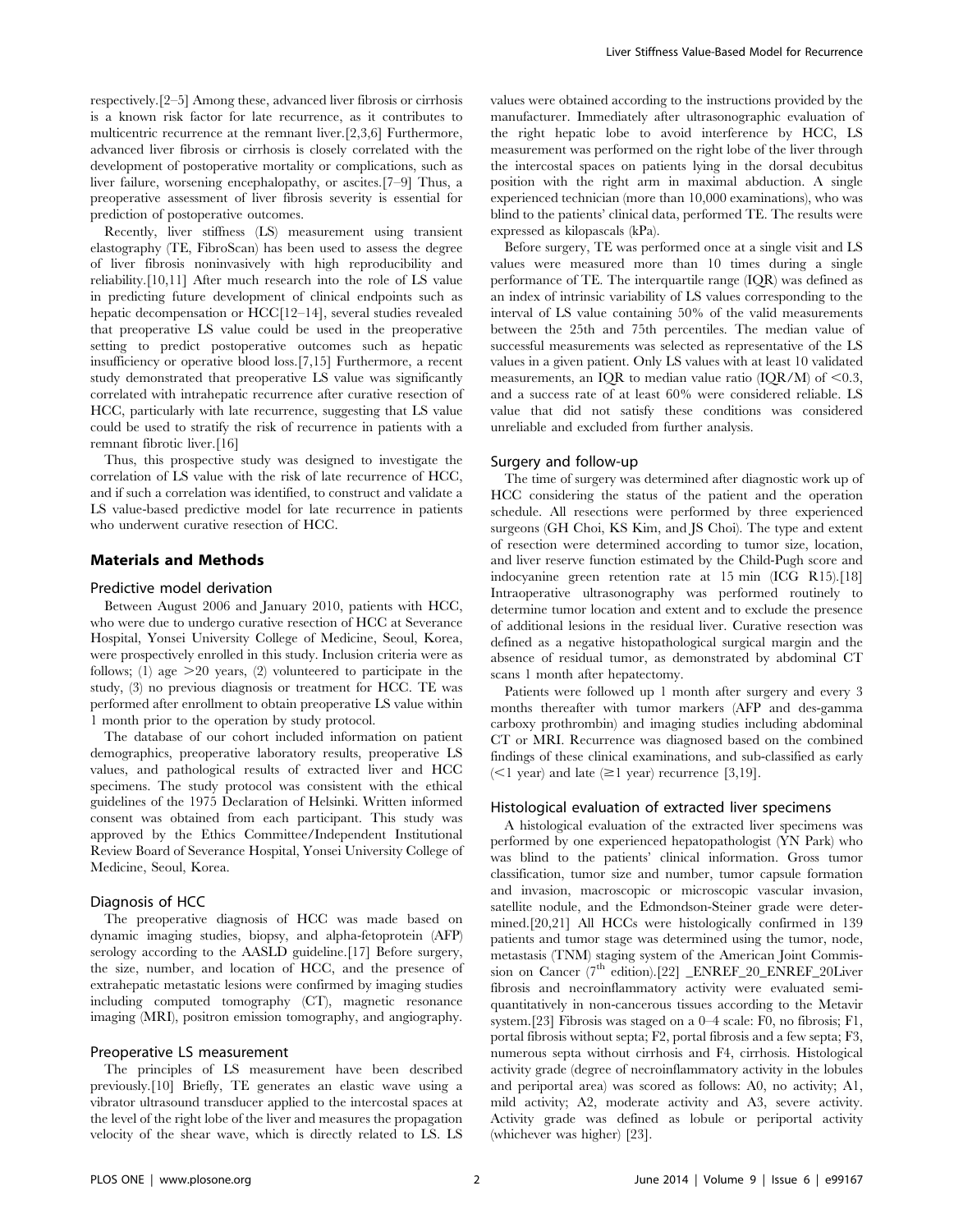#### Statistical analyses

Data are expressed as means  $\pm$  standard deviation (SD), medians (range), or n (%), as appropriate. Comparisons between patients with late recurrence and those without were performed using Student's t-test or the Mann-Whitney test for continuous variables and the chi-square or Fisher's exact tests for categorical variables. In a univariate analysis, patient demographics including background liver etiology, preoperative laboratory results including ICG R15, preoperative LS values, surgical factors (types and extent of resections, resection margin, intraoperative blood loss, and perioperative transfusion) and pathological results of the extracted liver (fibrosis and necroinflammatory activity) and HCC (gross tumor classification, tumor size and number, tumor capsule formation and invasion, macroscopic or microscopic vascular invasion, satellite nodule, and the Edmondson-Steiner grade) were evaluated in terms of their relationship with late recurrence. Based on variables with clinical relevance and a univariate statistical significance, multivariate predictive model was constructed using a logistic regression model. The output of the model was expressed as regression coefficients, odd ratios (ORs), and 95% confidence intervals (CIs), which were used to predict late recurrence of HCC.

The model was validated by discrimination and calibration. Discrimination was assessed with the receiver operating characteristic curve, area under the receiver operating characteristic curve (AUROC), sensitivity, and specificity. We calculated the predicted risk of late recurrence based on our predictive model and then estimated the observed risk of late recurrence to assess calibration. Observed risk estimates were plotted against the predicted risk in the group to create a calibration chart. All statistical analyses were conducted using the SAS software, ver. 9.2 (SAS Institute, Cary, NC, USA).

# Results

#### Baseline characteristics

A total of 164 patients with HCC who underwent curative resection of HCC were enrolled. Five patients were excluded due to LS measurement failure (no valid shot) or an unreliable LS value. Thereafter, since the purpose of our study was to investigate the risk factor and construct a model to predict late recurrence of HCC, two patients with perioperative mortality (death within 1 month of the operation) and 18 with early recurrence  $\leq 1$  year) were also excluded from the analysis (Fig. 1). Finally, the study cohort consisted of 139 patients, who were used to develop the predictive model for late recurrence after curative resection. With exception of 16 patients who died during study period due to recurrence, the patients were followed-up until October 2012, and the median follow-up period was 42.9 months (range, 20.4–72.7 months).

The baseline characteristics of the study population are summarized in **Table 1**. Median age (119 males and 20 females) was 59 years. The most common etiology of underlying liver disease was chronic hepatitis B  $(n = 113, 81.3\%)$ . Liver cirrhosis was histologically confirmed in 56 (40.3%) patients. Median tumor size was 3.0 cm, and most tumors  $(n = 118, 84.9\%)$  were single. According to the TNM staging system, 84 (60.5%) patients were classified as stage I, 7 (5.0%) stage II, and 48 (34.5%) stage IIIA.

Late recurrence was observed in 44 (31.7%) patients at a median of 24.5 months (range, 12.4–68.1 months). Intrahepatic recurrence was identified in all patients with late recurrence. Among these patients, simultaneous extrahepatic metastasis with intrahepatic recurrence were identified in seven patients at the time of recurrence (lung,  $n = 4$ ; bone,  $n = 3$ ).

## LS values and the performance to predict liver fibrosis

LS value using TE was obtained for all patients within 1 month before surgery (median 5 days; range 1–30 days). The median LS value was 10.5 kPa (range, 4.0–45.0 kPa). LS values according to fibrosis stage were 5.1 kPa for F0-1 (range, 4.1–5.5 kPa), 8.5 kPa for F2 (range, 4.0–35.3 kPa), 9.2 kPa for F3 (range, 4.1–38.0 kPa), and 13.4 kPa for F4 (range,  $5.8-45.0$  kPa) (Fig. 2). The median LS value increased significantly with fibrosis stage (all  $P<0.05$ ). The AUROCs of LS values to predict  $\geq$ F2,  $\geq$ F3, and F4 were 0.951 (95% CI, 0.913–0.988), 0.796 (95% CI, 0.702–0.889), and 0.837 (95% CI, 0.755–0.919), respectively.

#### Multivariate logistic regression model

The influence of each variable was tested in a univariate analysis (Table S1). In our cohort, ICG R15, the presence of multiple tumors, activity grade II-III, and LS value were significantly related with late recurrence in the univariate analysis (all  $P<0.05$ ), whereas other variables were not statistically significant. A multivariate analysis was performed using the variables that exhibited statistical significance in the univariate analysis. Table 2 shows the  $\beta$ -regression coefficient estimates in the multivariate logistic regression model. In the multivariate analysis, activity grade II-III, and LS value were identified as independent predictors of late recurrence (all  $P<0.05$ ), whereas ICG R-15 and the presence of multiple tumors did not achieve statistical significance  $(P>0.05)$ .

# Development of a predictive model of late HCC recurrence

In addition to the two independent variables (activity grade II-III, and LS value), ICG R-15 and the presence of multiple tumors were also incorporated as constituent variables to develop a predictive model for late HCC recurrence, which is a known significant risk factor for late recurrence.[24,25] This predictive model showed a fairly good discrimination capability, with an AUROC of 0.724 (95% CIs, 0.632–0.816).

#### Probability of recurrence $=$

$$
\exp(-2.9733 + 0.0616 \times A + 1.2470 \times B + 0.3750 \times C + 0.0213 \times D)
$$
  
+(1 + exp(-2.9733 + 0.0616 \times A + 1.2470 \times B + 0.3750 \times C   
+ 0.0213 \times D))

Where  $A = LS$  value (kPa);  $B =$  activity grade II-III (0: no, 1: yes);  $C =$  multiple tumors (0: no, 1: yes);  $D = ICGR15$  (%)

## Discrimination and calibration

We used a bootstrap method to assess discrimination, in which 1,000 random samples were drawn with replacement from the original dataset, and AUROCs were recalculated in each sample. The AUROCs remained largely unchanged between iterations, with an average AUROC of 0.722 (95% CIs, 0.718–0.724). We plotted a calibration chart that compared the predicted and observed risks of late HCC recurrence (Fig. 3). The predicted risk of late recurrence calibrated well with the observed risk, with a correlation coefficient of  $0.873(P<0.001)$ .

#### **Discussion**

Although the risk factors for postoperative recurrence have been investigated extensively, few mathematical models are available to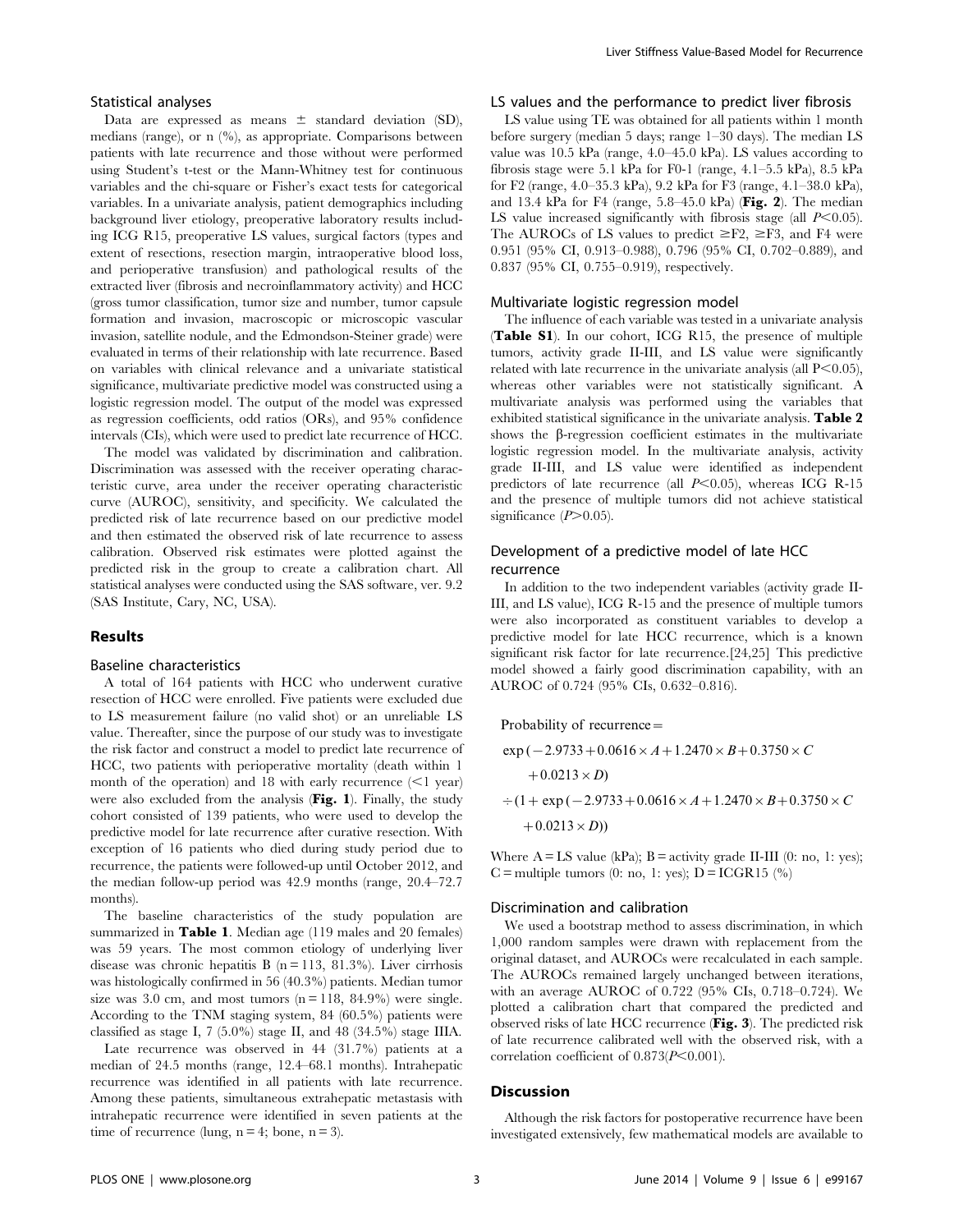

Figure 1. Flow chart of patient selection. A total of 164 patients with HCC undergoing curative resection were recruited. Five patients were excluded due to LS measurement failure or an unreliable LS measurement. Of the 159 patients with a reliable LS value, 20 were excluded due to postoperative death within 1 month, or early recurrence within 1 year. Thus, a total of 139 patients were selected for statistical analysis. HCC, hepatocellular carcinoma; LS, liver stiffness measurement. doi:10.1371/journal.pone.0099167.g001

| <b>Table 1.</b> Baseline characteristics ( $n = 139$ ). |                                       |
|---------------------------------------------------------|---------------------------------------|
|                                                         |                                       |
| Variable                                                |                                       |
| <b>Host factors</b>                                     |                                       |
| Age (years)                                             | 59 (32-80)                            |
| Male                                                    | 119 (85.6)                            |
| Body mass index ( $kg/m2$ )                             | 23.3 (15.9-32.5)                      |
| Etiology, HBV/HCV/non-B non-C                           | 113 (81.3)/11 (7.9)/15 (10.8)         |
| Total bilirubin (mg/dL)                                 | $0.7 + 0.2$                           |
| Albumin (g/dL)                                          | $4.3 \pm 0.4$                         |
| Prothrombin time (%)                                    | $93.1 \pm 7.6$                        |
| Aspartate aminotransferase (IU/L)                       | $35.5 \pm 17.9$                       |
| Alanine aminotransferase (IU/L)                         | $40.0 \pm 30.1$                       |
| Alpha-fetoprotein (ng/mL)                               | 24.4 (1-83,000)                       |
| Des-gamma carboxy prothrombin (mAU/mL)                  | $56.0$ $(5-2,000)$                    |
| Indocyanine green retention rate at 15 min (%)          | $8.5(1.0-31.2)$                       |
| <b>Tumor factors</b>                                    |                                       |
| Tumor size (cm)                                         | $3.0(1.0-9.5)$                        |
| Tumor number, single/multiple                           | 118 (84.9)/21 (15.1)                  |
| Tumor stage, I/II/IIIA                                  | 84 (60.4)/7 (5.0)/48 (34.5)           |
| Portal vein invasion                                    | 9(6.5)                                |
| Satellite nodule                                        | 3(2.2)                                |
| Edmonson-Steiner grade, I-II, III-IV                    | 97 (69.8)/42 (30.2)                   |
| Non-tumor liver pathology                               |                                       |
| F0-1/F2/F3/F4                                           | 5 (3.6)/44 (31.7)/34 (24.5)/56 (40.3) |
| A1/A2/A3                                                | 47 (33.8)/89 (64.0)/3 (2.2)           |
| <b>Liver stiffness measurement</b>                      |                                       |
| Liver stiffness value (kPa)                             | $10.5(4.0-45.0)$                      |
| Interquartile range (kPa)                               | $1.6(0.3-9.8)$                        |
| Success rate (%)                                        | 97.0 (63-100)                         |

Variables are expressed as median (range) or n (%).

HBV, hepatitis B virus; HCV, hepatitis C virus; kPa, kilopascal.

doi:10.1371/journal.pone.0099167.t001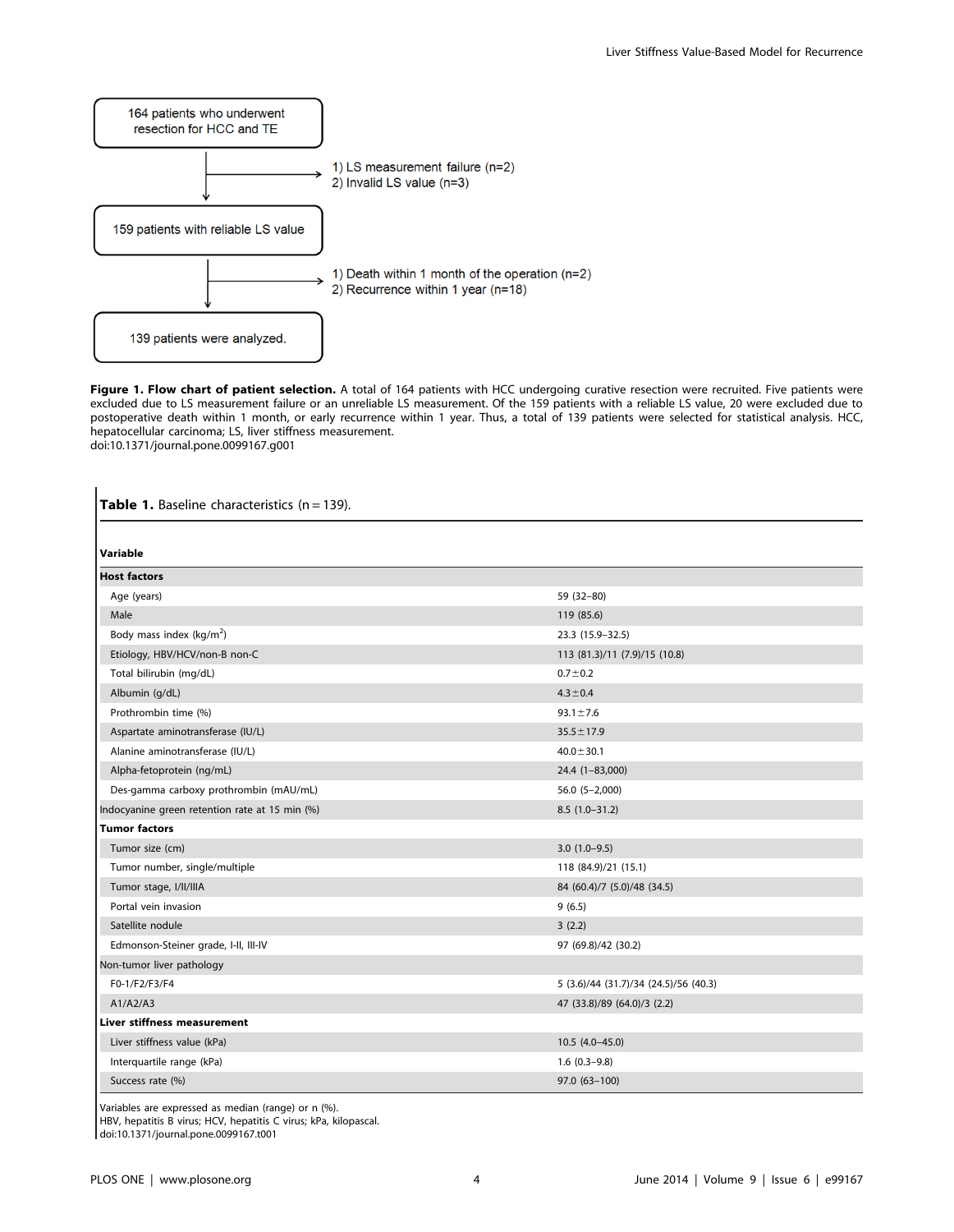

Figure 2. Distribution of LS values according to fibrosis stage. The median LS value increased significantly with fibrosis stage (P<0.001). LS, liver stiffness.

doi:10.1371/journal.pone.0099167.g002

predict recurrence after resection of HCC. [26–29] As none of the previous models included the effect of fibrosis in the formula, this is the first study to validate a specified prediction model for late recurrence of HCC based on LS value, which accurately reflects the burden of liver fibrosis. Finally, this study demonstrated that LS value-based predictive model could estimate the risk of late recurrence in patients who have undergone curative resection of HCC with considerable accuracy.

Compared to other risk factors, for a long time, the impact of liver fibrosis on recurrence has generally been underestimated. In previous studies, the influence of liver fibrosis was attenuated by other risk factors such as pathological factors, because recurrence was not classified into early and late one.[2,28,30] However, when types of recurrence were considered in the analysis, advanced liver fibrosis was selected as one of the independent risk factors for late recurrence.[3,16,24,31] Additionally, as advances in surgical technique and proper patient selection have reduced early recurrence, which has a poorer prognosis than late recurrence, the effect of underlying fibrosis on long-term prognosis has gained greater importance. Despite its clinical importance, in most cases, it is difficult to assess histological staging of liver fibrosis prior to surgical resection. This suggests the need for a preoperative and non-invasive method of estimating liver fibrosis for selecting optimal candidates for resection or making individualized treatment and follow-up plans.

Recently, it has been proposed that preoperative LS value assessed using TE is significantly associated with recurrence, suggesting that clinicians can estimate fibrosis status noninvasively and accurately before surgery.[16] Consistently, preoperative LS value was selected as independent risk factor for late recurrence in this study, whereas histological fibrosis stage was not significant even in a univariate analysis.[16] These results might suggest that risk stratification using preoperative LS value could add more prognostic information for patients undergoing resection regardless of the histological findings, as LS might enable more precise quantification of liver fibrosis, expressed as continuous values, than simple stepwise histological grading. These findings also support a theoretical concept that the main mechanism of late recurrence is de novo development of HCC from a remnant fibrotic liver, rather than from dissemination of primary tumor cells [2].

Because the mechanism of late recurrence could not be explained solely by liver fibrosis, we developed a prediction model that included other important clinical factors and that could be validated internally. At first, as necroinflammatory activity was

Table 2. Multivariate analysis to identify independent predictors ofHCC occurrence.

| Factor                | <b>Beta</b> | P value | Odd ratios (95% CIs) |
|-----------------------|-------------|---------|----------------------|
| ICG R15               | 0.0213      | 0.5715  | 1.022 (0.949-1.100)  |
| Multiple tumors       | 0.3750      | 0.4565  | 1.455 (0.542-3.904)  |
| Activity grade II-III | 1.2470      | 0.0121  | 3.480 (1.313-9.221)  |
| Liver stiffness value | 0.0616      | 0.0172  | $1.063(1.011-1.119)$ |

HCC, hepatocellular carcinoma; CIs, confidence intervals; ICG R15, Indocyanine green retention rate at 15 min (%). doi:10.1371/journal.pone.0099167.t002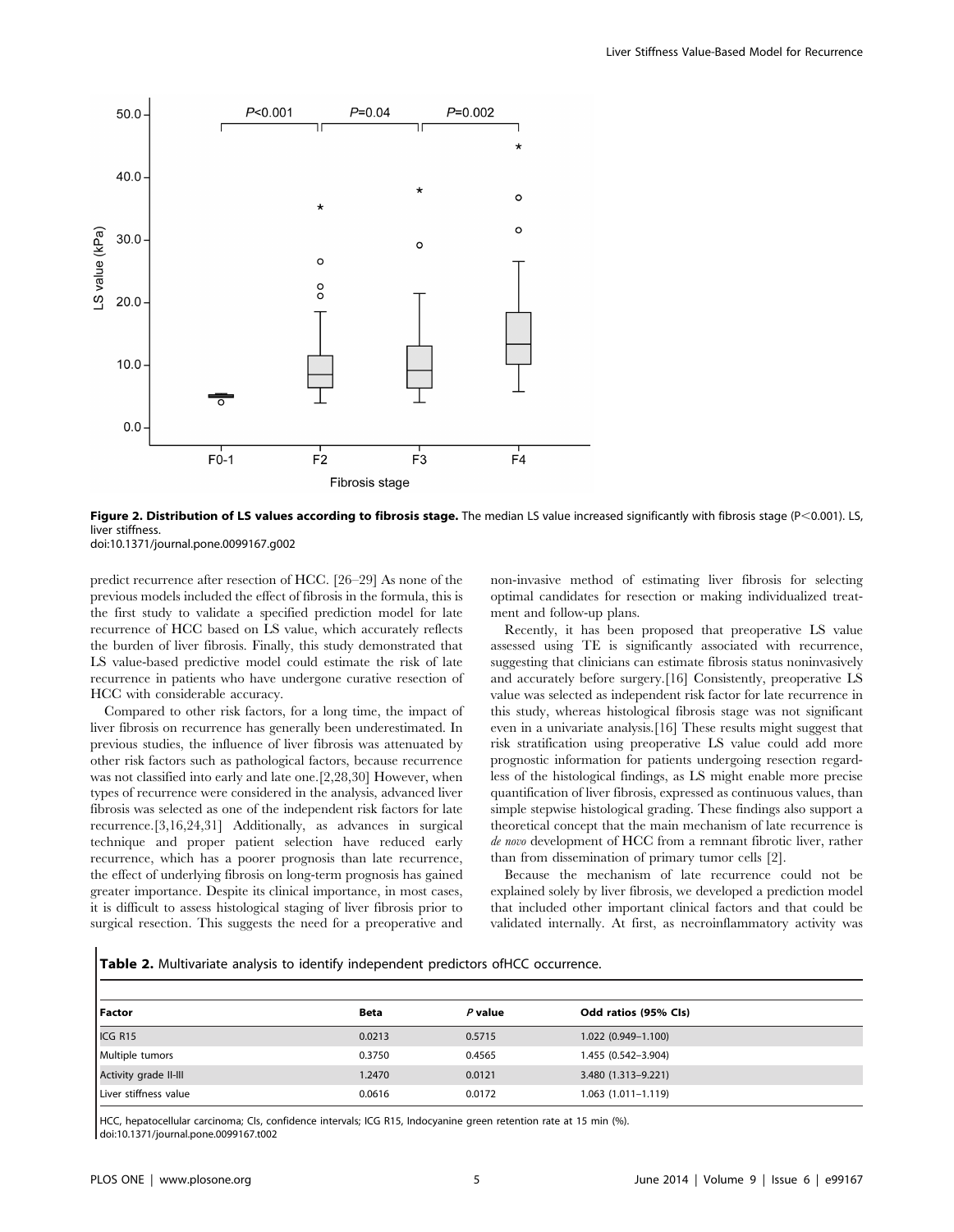

Figure 3. Calibration chart for predicted versus observed risk of late recurrence after curative resection of HCC. The predicted risk of recurrence calibrated well with the observed risk, with a correlation coefficient of 0.873 ( $P$ <0.001).HCC, hepatocellular carcinoma.

doi:10.1371/journal.pone.0099167.g003

significantly associated with late recurrence in the multivariate analysis, consistent with previous studies, it was included in our predicting model.[24,32,33] Because liver fibrosis and necroinflammation are associated with a risk of carcinogenesis, it may enhance the performance to assess the risk of HCC development by incorporating simultaneously LS value and necroinflammatory activity into our prediction model.[4,17] \_ENREF\_17Nevertheless, there can be a concern regarding potential overestimation of the influence of necroinflammation on LS values, which affected the overall performance of our prediction model.[34,35] However, because we did not detect a correlation between LS and necroinflammatory activity in our patient cohort in a univariate analysis  $(P>0.05$  by Spearman's correlation analysis), it was possible to use these two variables which reflect the degree of fibrosis and activity for our prediction model.

In addition, ICG R15, which had significant correlation with late recurrence in a univariate analysis, was included in our prediction model. Indeed, ICG R15 was significantly correlated with late recurrence in previous studies.[4,24] \_ENRE-F\_24Although ICG R15 has been used to estimate remnant liver function after hepatectomy[18], the value of ICG R15 for predicting late recurrence was attenuated in our cohort. However, because ICG R15 could reflect the degree of functional liver status by estimating hepatic metabolic capacity whereas LS values could reflect the degree of physical status of liver fibrosis, we incorporated ICG R15 in our prediction model based on the hypothesis that the combination of these two parameters would strengthen the accuracy of our prediction model. Lastly, the presence of multiple tumors was included in our prediction models. Previous studies have demonstrated that the presence of multiple tumors was significantly related to late recurrence, suggesting that tumor multiplicity reflects increased carcinogenicity of the background liver.[2,4] In this study, the presence of multiple tumors, which was confirmed histologically, was successfully diagnosed by radiological methods in all patients prior to resection. This result suggests that an advanced imaging modality can detect multiple tumors sensitively, thus the presence of multiple tumors, which was assessed by preoperative imaging, could be incorporated in the model.

Our new prediction model consisted of four variables: LS value, activity grade, presence of multiple tumors, and ICG R15, but other risk factors such as vascular invasion, tumor differentiation, and preoperative AFP level were not included in our model. Although these factors were identified as significant risk factors of recurrence in previous studies[36,37], they did not achieve significance, even in the univariate analysis in this study. Additionally, because these factors did not enhance accuracy of our model, they were excluded from our final prediction model.

Although our study proposed a LS values-based HCC prediction model after curative resection, several issues remain unresolved in our study. First, this prediction model was developed using a relatively small sized cohort with various liver disease etiologies and validated internally and its accuracy seemed modest  $(AUROC = 0.724)$ . Although, the etiology of liver disease was not significantly related to late recurrence in this study, consistently with the results of previous studies  $(P>0.05)$ , further research with a larger and more homogenous study population should be followed by external validation.[2] Second, cross-sectional methods of identifying the risk factors for late recurrence in a cohort with variable follow-up time and exclusion of patients with early recurrence might lead to a selection bias. However, because the aim of our study was to develop a model to predict the risk of late recurrence itself, not the increasing risk of late recurrence over time, we used logistic regression instead of longitudinal statistical methods. Additionally, a short follow-up time less than 3 years was identified in 10 patients who died after recurrence and the remaining patients ( $n = 129$ ) were followed up more than 3 years, suggesting that the current cross-sectional approach might be adequate for our cohort to compensate for the wide range of follow-up durations. Similar to our work, previous studies used cross-sectional methods to identify the risk factors for the late recurrence after resection of HCC.[3,38] However, additional studies of a prediction model based on a survival analysis, such as Cox-regression or standardization of follow-up time, are required in the future. Third, as histological necroinflammatory activity grade was included, our model cannot be used prior to resection. Consequently, it does not seem feasible to use this model for stratification of an appropriate treatment modality such as liver transplantation, instead of surgical resection, especially for patients at high risk of recurrence after resection. Thus, it will be important to determine whether other noninvasive surrogate markers of the degree of necroinflammatory activity grade may be used as a preoperative risk calculator. Serum aminotransferase or apolipoprotein A1 are possible candidates as they revealed a significant correlation with necroinflammatory activity in a previous study.[39] Lastly, this model did not include gene expression profiles of surrounding non-cancerous liver tissue, which has been emphasized in recent studies as a significant risk factor for late recurrence after curative resection for HCC.[40,41] However, from a different point of view, our results might suggest the importance of the characteristics of the remnant liver, such as LS values, ICG R15, and necroinflammation in predicting late recurrence in patients who have undergone curative resection of HCC.

In conclusion, this study constructed and validated a novel LS value-based model for predicting late HCC recurrence. This model, which involved tumor and non-tumor characteristics, demonstrated acceptable accuracy in patients who underwent curative resection of HCC. However, further studies with a larger sample size are warranted for external validation of our prediction model.